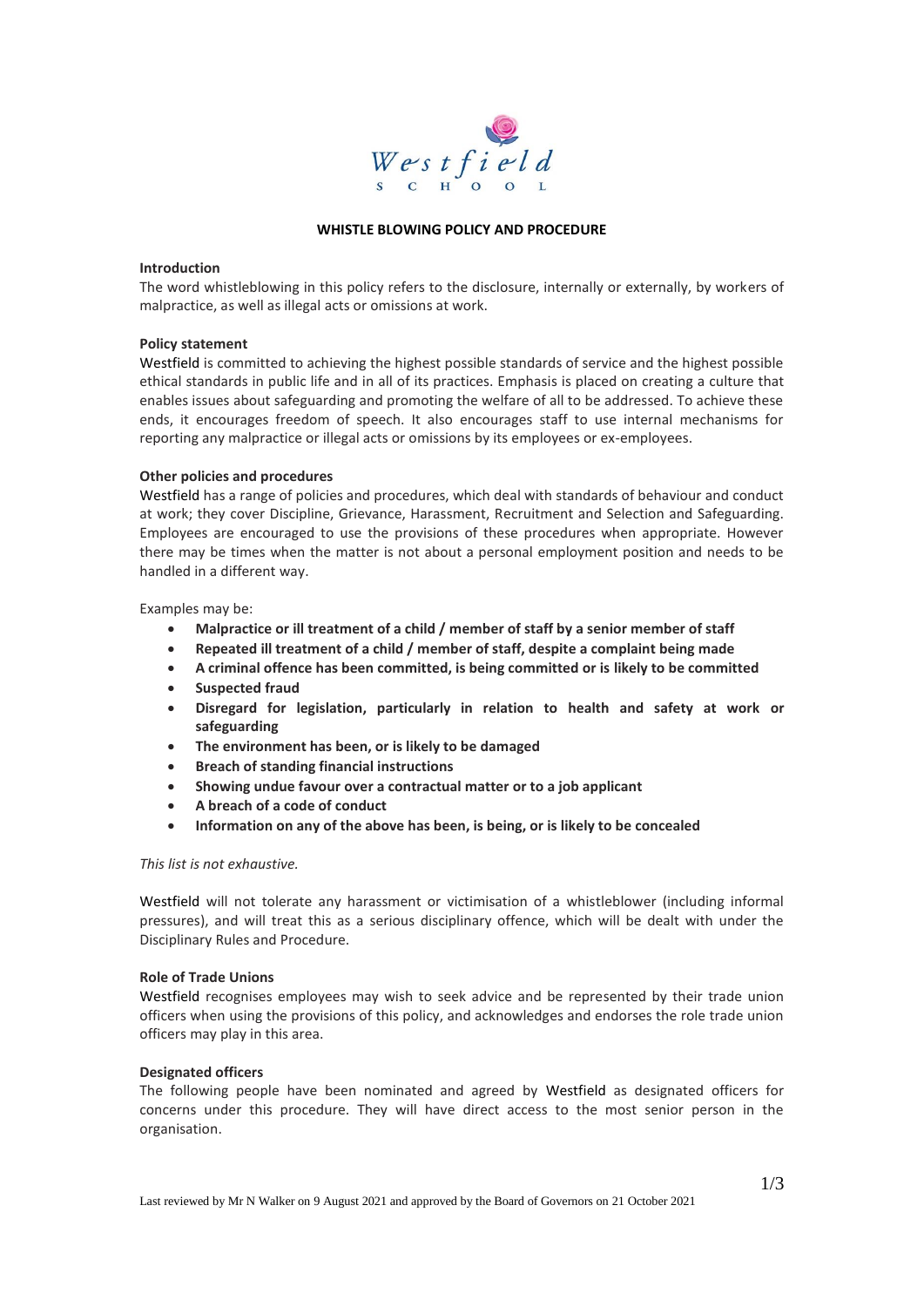## **Kate Quinn, Designated Officer Joe Leese, Bursar**

#### **Role of designated officer**

Where concerns are not raised with the line manager, the designated officer will be the point of contact for employees who wish to raise concerns under the provisions of this policy. Where concerns are raised with him/her, he/she will arrange an initial interview, which will be confidential if requested, to ascertain the area of concern. At this stage, the whistleblower will be asked whether he/she wishes his/her identity to be disclosed and will be reassured about protection from possible reprisals or victimisation. He/she will also be asked whether or not he/she wishes to make a written or verbal statement. In either case, the designated officer will write a brief summary of the interview, which will be agreed by both parties.

## **Role of the Headmaster**

The designated officer will report to the Headmaster, Mr Neil Walker, who will be responsible for the commission of any further investigation.

#### **Complaints about the Headmaster**

If the concern is about the Headmaster then complaints should be directed from the designated person to Mrs Jani Keep, Chair of Board of Governors, who will decide on how the investigation will proceed. This may include an external investigation.

#### **The investigation**

The investigation may need to be carried out under the terms of strict confidentiality i.e. by not informing the subject of the complaint until (or if) it becomes necessary to do so. This may be appropriate in cases of suspected fraud. In certain cases, however, such as allegations of ill treatment of children or staff members or where an investigation may be influenced by the staff member, suspension from work may have to be considered immediately. This is not a punishment and is not seen as suggesting any wrongdoing. Protection of children and staff is paramount in all cases.

The designated officer will offer to keep the whistleblower informed about the investigation and its outcome.

If the result of the investigation is that there is a case to be answered by any individual, the Disciplinary Rules and Procedure will be used.

Where there is no case to answer, but the employee held a genuine concern and was not acting maliciously, the designated officer should ensure that the employee suffers no reprisals.

Only where false allegations are made maliciously, will it be considered appropriate to act against the whistleblower under the terms of the Disciplinary Rules and Procedure.

#### **Inquiries**

If the concern raised is very serious or complex, an inquiry may be held.

## **Following the investigation**

The Headmaster will brief the designated officer as to the outcome of the investigation. The designated officer will then arrange a meeting with the whistleblower to give feedback on any action taken, but this will not include details of any disciplinary action which will remain confidential to the individual concerned. The feedback will be provided within one week of the outcome decision.

If the whistleblower is not satisfied with the outcome of the investigation, Westfield recognises the lawful rights of employees and ex-employees to make disclosures to prescribed persons such as the Health and Safety Executive, the Audit Commission, the utility regulators or, where justified, elsewhere.